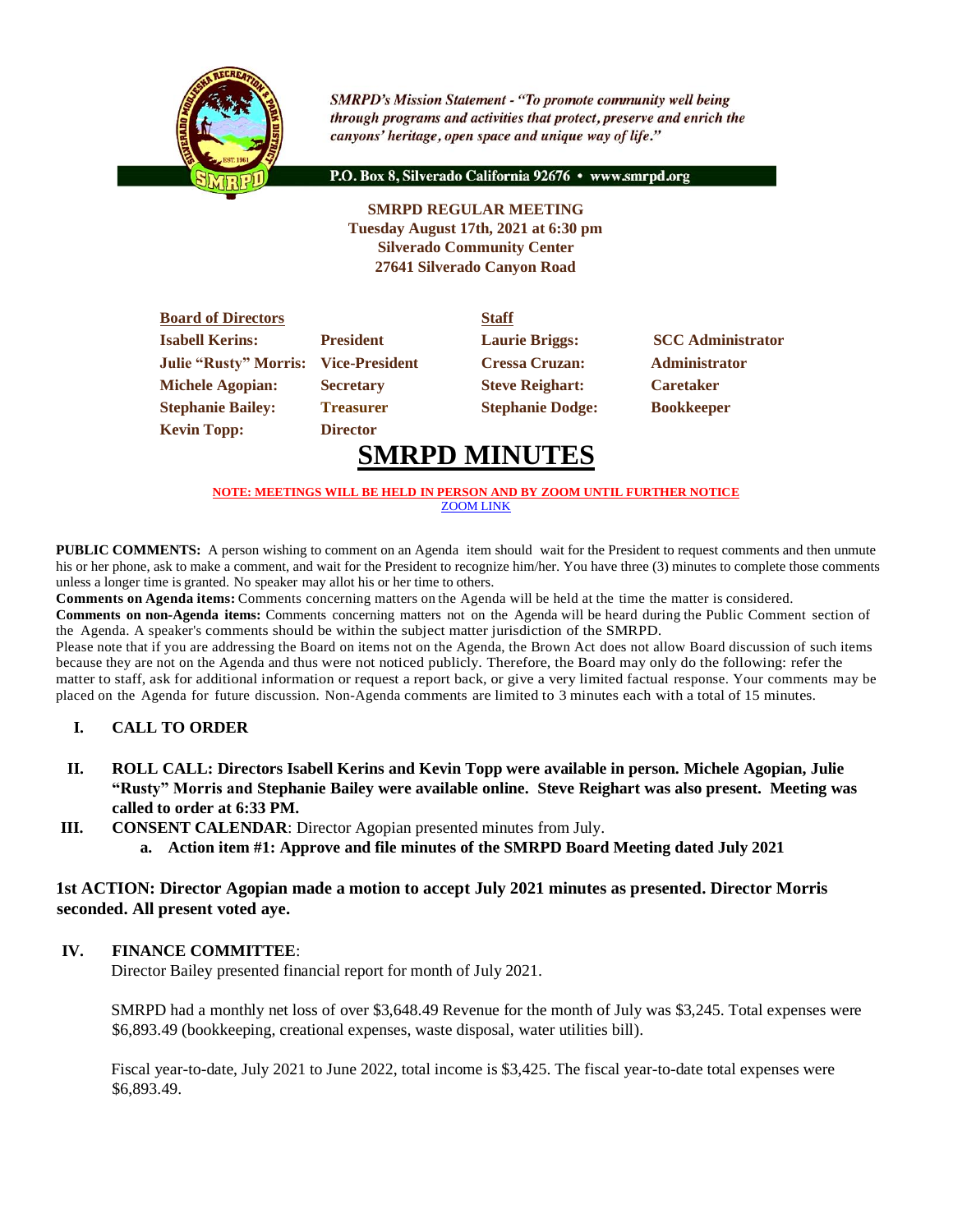According to the Balance Sheet as of July 31, 2021, we had \$137,088.35 in the County Checking Account and \$112,628.82 in the BofA Rec. Checking Account.

Director Bailey noted that bookkeeping fees were not billed from our new bookkeeper, Stephanie Dodge. She will do so from now on, but we will see three months of bookkeeping fees for SMRPD and SCC on next month's financials.

Net income for Silverado Children's Center for May 2021 was \$1,638.60. The gross income was \$27,048.02. This was from tuition and registration fees. Total expenses were \$25,409.42. This was derived from salaries, wages, insurance, advertising, office supplies, building-grounds maintenance, and janitorial costs. Tuition was \$35,009.51. Ideally, tuition should, at a minimum, cover insurance expenses (health, worker's comp), salaries and wages, and payroll expenses. Tuition was \$25,865.35 and \$14,192.98 was for payroll expenses.

Fiscal year-to-date (July 2021 – Jun 2022) total income was \$27,048.02. Fiscal year-to-date total expenses were \$25,409.42. According to the balance sheet on July 31 there was \$3,012.99 in the BofA Checking, and \$2,552.35 in the Business Savings BofA Account. The balance sheet reflects assets and money owed, not spent.

# **a. Action item #2: Approve and file Treasurer's Report of SMRPD and SCC for July 2021**

# **2nd ACTION: Director Morris makes motion to approve financial report as presented. Director Topp seconded the motion. All directors present voted aye.**

- **V. TREASURER'S REPORT** Director Bailey presented Action Item #3 as stated below.
	- a. **Action Item #3: [Resolution #8172021–1](https://1drv.ms/b/s!An_OKisCbP0FjBHzHCBMiyrEqyKU?e=hZfpJJ) - Approve request for distribution of \$100,000 from SMRPD County Checking Account to SMRPD Bank of America checking account**

**3 rd ACTION: Director Morris makes motion to approve Resolutions #817021-1 SMRPD Goals. Director Topp seconded. Vote was unanimous. Motion passed.**

# **VI. OTHER DISTRICT BUSINESS**

*(Pursuant to Government Code Section 54954.2 public comments will be allowed during agenda items before Board Discussions. Time limit is 3 minutes per person limited to one session per person per issue)*

- a. [Survey–](https://survey.alchemer-ca.com/s3/50121364/SMRPD-Residents-Survey-2021) Director Kerins reports the final version of the survey to go out.
- b. Ad Hoc Committee for Inter-Canyon Clean-up Day 9/18/2021 Director Kerins
- c. Ad Hoc Committee Grants Director Kerins reports the identified areas for areas of improvement: dog park, splash pad, children's center.
- d. Employee Checklist Director Kerins reports that **Action Item #4: Resolution #8172021-2 Employee Checklist – Tabled to next meeting.**
- e. Employee Documents and Sexual Harassment Training Update Director Kerins
- f. Capri Required document updates Director Kerins reports SMRPD has received an award for recognition for outstanding performance and the placards can be seen in the Hunt building.
- g. Committee revisions Director Kerins reports committee revisions are underway.
- h. Resolution Log Discussion Director Kerins reports all resolutions are logged on our OneDrive.
- i. LAFCO Annual Strategic Planning Workshop Sept. 8
- j. Blood Drives
	- i.  $9/15 = 12$  to  $7$ .
	- ii.  $12/21 10:30$  to  $4:30$  Free t-shirts available
- k. Senior Services Coordinator Discussion

Director Kerins reports that Sasha Sill as Gap Program Administrator and Senior Lunch Bunch coordinator is going well. She recommends the Board create a new job position – Senior Services Coordinator and presented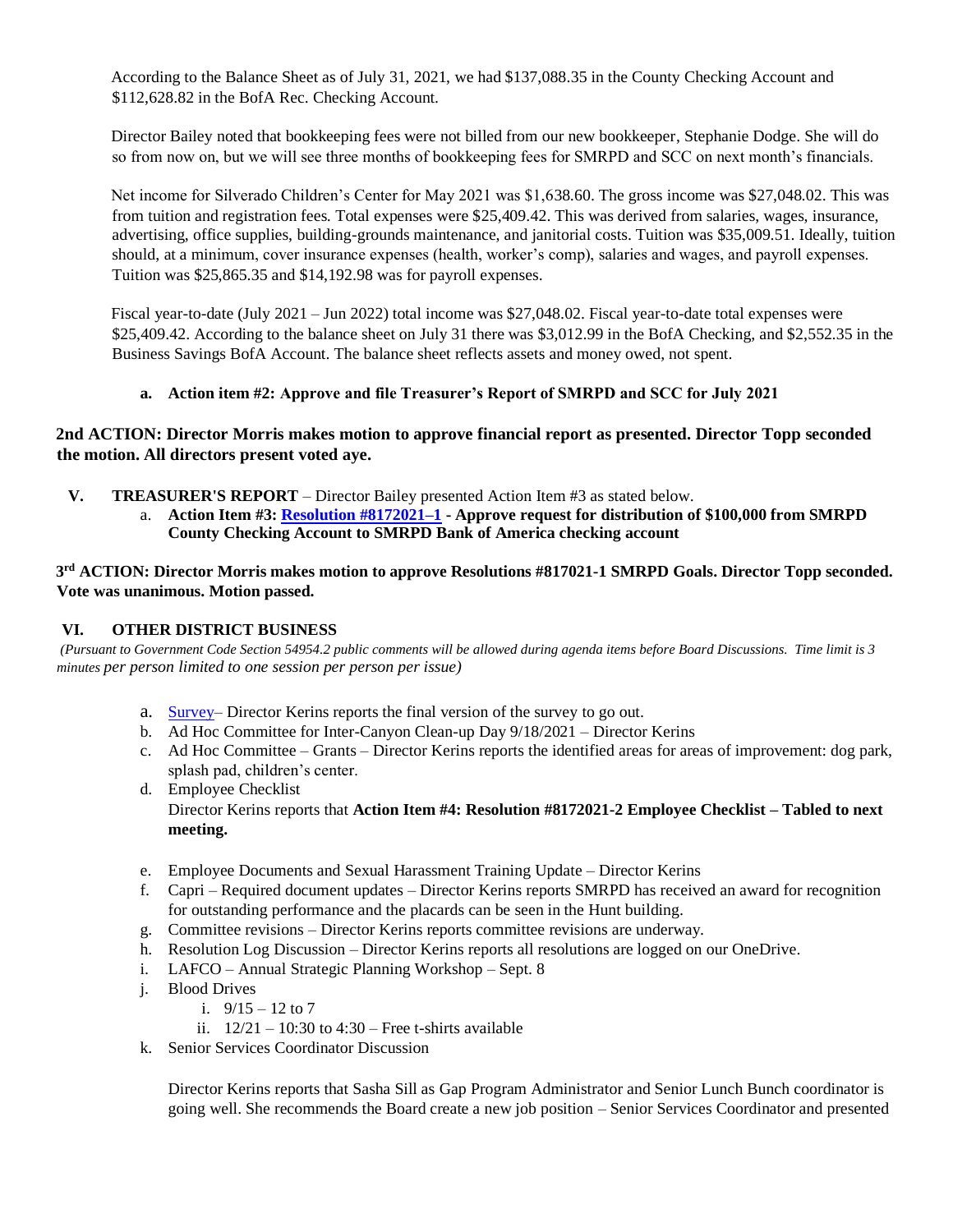this job description to the Board. [Job Description: Senior Services Coordinator](https://1drv.ms/b/s!An_OKisCbP0FjB2eI8O1ZV6jTQon?e=dr1xLf) – renamed as Senior Services Site Manager.

**1. Action Item #5: Approval of Senior Services Job Description** 

# **4 th ACTION: Director Topp makes motion to approve the Job Description: Senior Services Site Manager. Director Morris seconded. Vote was unanimous. Motion passed.**

- ii. Director Kerins as personnel committee makes recommendation to hire Sasha Sill hire as new employee and Senior Services Site Manager.
	- **1. Action Item #6 Approval to hire Sasha Sill as Senior Services Site Manager**

# **5 th ACTION: Director Morris makes motion to approve Sasha Sill as Senior Services Site Manager. Director Bailey seconded. Vote was unanimous. Motion passed.**

- l. Robert Amador Special Event Director Kerins reports this event has canceled, no need for further discussion or waiving of facility rental fees.
- m. Dan Golly Special Event Director Topp reports by proxy. Dan Golly updated all lighting for no cost to SMRPD, but incurred business costs for labor, materials, etc. for all Silverado and Modjeska facilities. i. Action Item #8: Approve waiving of Facility Rental Fee for Dan Golly Special Event

# **6 th ACTION: Director Topp makes motion to approve waiving of Facility Rental Fee for Dan Golly Special Event. Director Agopian seconded. Vote was unanimous. Motion passed.**

n. Meeting minutes for Committees – Director Kerins iterates that minutes must be recorded at all committees.

# **VII. SILVERADO CHILDREN'S CENTER (SCC) OVERSIGHT COMMITTEE** – Director Kerins

- a. [Report](https://1drv.ms/w/s!An_OKisCbP0FjBe3ysx3pzaqRRYl?e=NIHwkJ) and updates on facilities and enrollments
- b. [Report](https://1drv.ms/u/s!An_OKisCbP0FjBgTvEq9jqCwIJms?e=3hGv3q) on Friends of Silverado Children's Center 501c(3)
- c. Children's Center Closure Policy Discussion

# **i. Action Item #9: Resolution #8172021-3 SCC Closure Policy - Tabled**

- d. Children's Center Bad Debt
	- **i. Action Item #10: Resolution 8172021-2 SCC Bad Debt – Tabled**

# **VIII. FACILITIES/SAFETY/MAINTENANCE COMMITTEE**

Director Agopian presents [Facility and Safety Committee](https://onedrive.live.com/?cid=05FD6C022B2ACE7F&id=5FD6C022B2ACE7F%211572&parId=5FD6C022B2ACE7F%21244&o=OneUp) Report.

# **IX. RECREATION COMMITTEE**

- a. Country Fair 10/9 through 10/10 Director Kerins
- b. Concert Series and Hamburger Stand
- i. 8/21 Diane Young will be overseeing this event

# **X. FUNDRAISING COMMITTEE**

Director Morris reports Rattlesnake Aversion Training made \$885 on the 7/31 event.

Director Kerins tables Flee Market/Swap Meet update. Next event is 8/28.

# **XI. COMMUNICATIONS COMMITTEE**